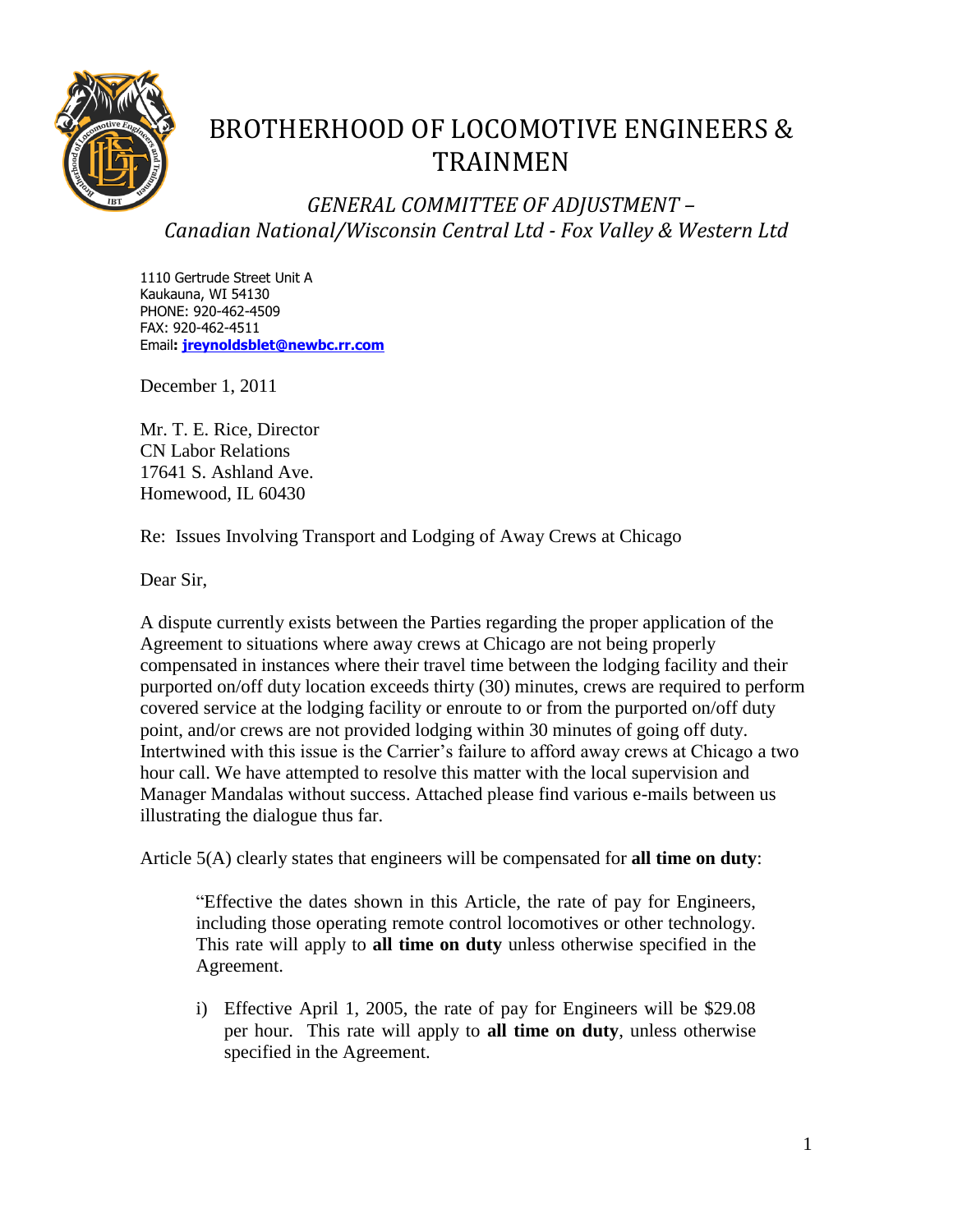- ii) Effective April 1, 2006, the rate of pay for Engineers will be \$30.15 per hour. This rate will apply to **all time on duty**, unless otherwise specified in the Agreement.
- iii) Effective April 1, 2007, the rate of pay for Engineers will be \$31.23 per hour. This rate will apply to **all time on duty**, unless otherwise specified in the Agreement.
- iv) Effective April 1, 2008, the rate of pay for Engineers will be \$32.31 per hour. This rate will apply to **all time on duty**, unless otherwise specified in the Agreement.
- v) Effective April 1, 2009, the rate of pay for Engineers will be \$33.38 per hour. This rate will apply to **all time on duty**, unless otherwise specified in the Agreement.
- vi) Effective April 1, 2010, the rate of pay for Engineers will be \$34.46 per hour. This rate will apply to **all time on duty**, unless otherwise specified in the Agreement." (Emphasis added)

This is not being complied with by the Carrier in instances where the time an engineer spends being transported to or from the purported on/off duty point exceeds thirty (30) minutes and is converted to other than rest under FRA's "thirty (30) minute rule."

Article 5(B) states engineers will be paid time and one half for all service performed after ten hours.

"Ten (10) hours or less will constitute a basic day and pay for all service performed after ten (10) hours will be at the rate of time and one half."

This is not being complied with by the Carrier in instances where the time an engineer spends being transported from the purported off duty point to the lodging facility exceeds thirty (30) minutes and is converted to other than rest under FRA's "thirty (30) minute rule." This is also not being complied with in instances where a room is not made available to the employee pursuant to the thirty (30) minute rule, which also serves to convert the time spent waiting to other than rest.

Article 16(A) states engineers will have designated points for going on and off duty each day:

"Except as provided below, Engineers shall have (a) designated point(s) for going on and off duty each day. The Company will consult with the Union prior to bulletining positions where it is proposed to change any On-Duty points."

This is not being complied with by the Carrier. If your job bulletin designates Markham as your *designated point(s) for going on and off duty each day*, then the Rule requires that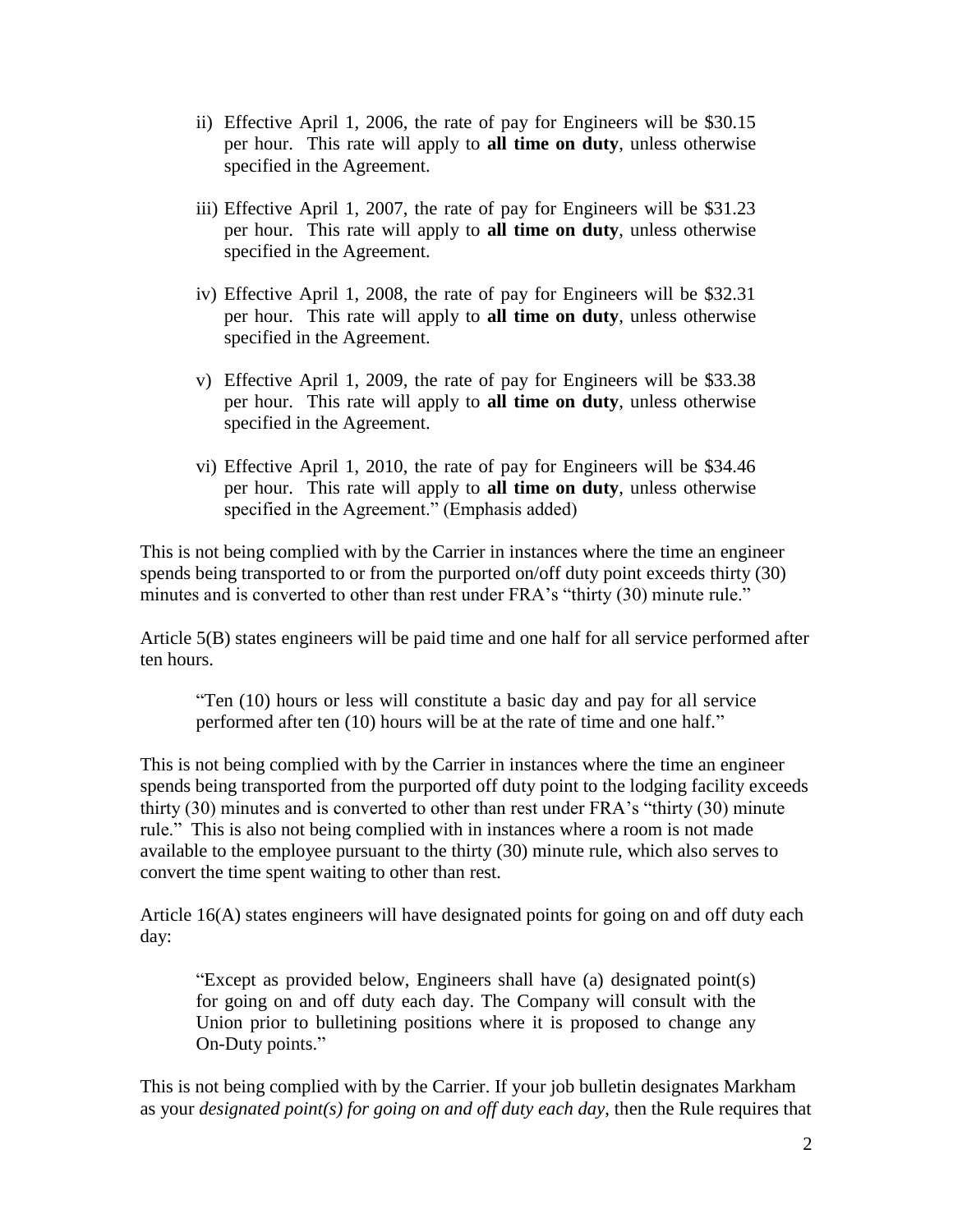you go on duty at Markham, not Joliet, or Kirk, or Munger, or Leithton or a hotel, or any other myriad of places. The Carrier obviously desires the flexibility to change, on a daily basis, the *designated point(s) for going on and off duty each day*; however, given the Rule's limitation that the "…*Company will consult with the Union prior to bulletining positions where it is proposed to change any On-Duty points*," Carrier does not now have that right.

Article 16(B) is quite self explanatory:

"The starting time of an Engineer shall commence at the time he is required to report for duty, and his pay shall continue until the time he is tied up."

Obviously, if an engineer is deemed to have reported for duty at the hotel, that is the point at which his pay begins. Conversely, when an engineer's tie up time is adjusted to reflect excessive travel time to the hotel that is the point in time where his pay ends.

Article 17, Section 1(A) refers to engineers receiving not less than 2 hour calls prior to the time required to report to duty:

An Engineer without a designated starting time shall be called not less than two (2) hours prior to the time required to report for duty, except in cases of emergency, such as floods, accidents, storms, etc., where Engineers shall be required to report as soon as possible.

This is not being complied with by the Carrier. If an engineer is called and told to be in a cab at 0200, but will not be considered on duty till 0230, to go to a train that is at, e.g., Turner, West Chicago, 68th Street, Sutton or any other point where there is no place to receive the proper paperwork or to check for proper and up-dated bulletins as required by CN rules, they must do this at the hotel were engineers have the proper resources do this. Once they perform these duties at the hotel, this is when their on duty time must start as they are on duty and performing service for the Carrier. Thus, where circumstances require an engineer to perform service at the lodging facility, that is where his time on duty must begin, not the point at which it is estimated he will board a train, and his call must be made "…*not less than two (2) hours prior to the time required to report for duty*."

With respect to Mr. Mandalas' assertion that "...the Company is not financially liable for anything mandated by FRA," we disagree. While FRA is not a party to our Agreement, its characterization of rest and service can certainly shed light on the intent and meaning of our Agreement. On point with this matter is Award 269 of PLB 6312 (Rinaldo), attached, which involved a case where another carrier, which was under a contractual obligation to provide "suitable lodging" at the away from home terminal, did not furnish an employee lodging until one hour, fifteen minutes after going off duty by that carrier's measure. Arbitrator Rinaldo considered the FRA's "thirty minute rule" in that case to interpret that carrier's obligation to provide "suitable lodging" as including an obligation